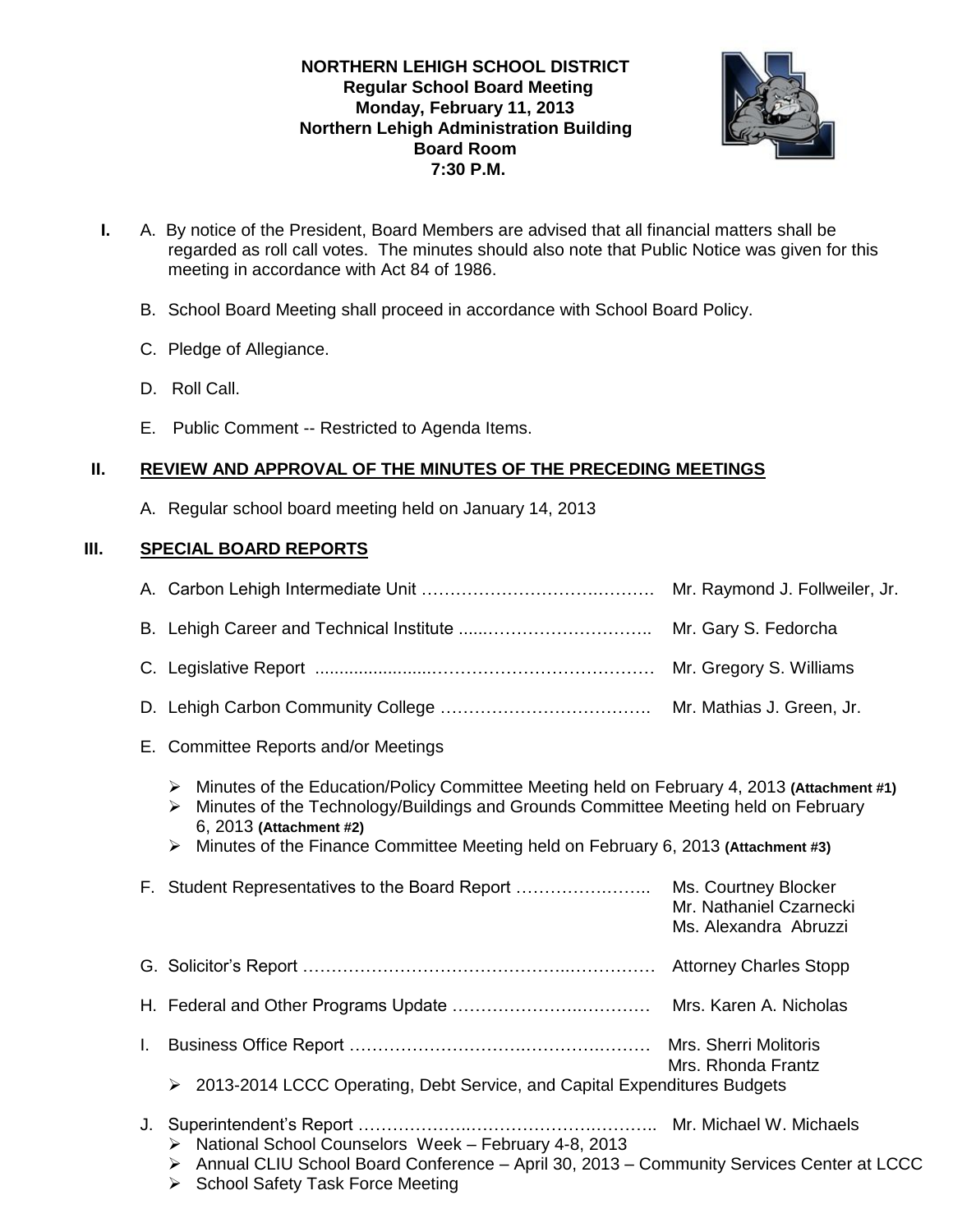K. An executive session will be held at 6:45 p.m. in the Administration Office Conference Room.

### **IV. PERSONNEL**

A. Appointment – Instructional

| 1. Michelle Krill<br>Assignment:<br>Salary: | <b>Temporary Vacancy Replacement</b><br>Peters Elementary First Grade Teacher<br>replacing an employee on family medical leave<br>Substitute Teacher Rate Days 1-30; Day 31 and beyond<br>\$44,000 prorated (Step 1 Bachelors on the 2012-2013<br><b>CBA Salary Schedule)</b> |
|---------------------------------------------|-------------------------------------------------------------------------------------------------------------------------------------------------------------------------------------------------------------------------------------------------------------------------------|
| Effective:                                  | December 7, 2012                                                                                                                                                                                                                                                              |
| <b>Termination Date:</b>                    | On or about April 26, 2013                                                                                                                                                                                                                                                    |
| 2. Kayla Perkowski                          | <b>Temporary Vacancy Replacement</b>                                                                                                                                                                                                                                          |
| Assignment:                                 | Peters Elementary First Grade Teacher                                                                                                                                                                                                                                         |
| Salary:                                     | replacing an employee on family medical leave<br>Substitute Teacher Rate Days 1-30; Day 31 and beyond<br>\$44,000 prorated (Step 1 Bachelors on the 2012-2013                                                                                                                 |
| Effective:<br><b>Termination Date:</b>      | <b>CBA Salary Schedule)</b><br>January 15, 2013<br>On or about April 5, 2013                                                                                                                                                                                                  |

#### B. Family Medical Leave

Approve the request of employee #21 to take a six week maternity leave beginning January 15, 2013. She is requesting to use 28 accumulated sick days. At the conclusion of her six week maternity leave, she is requesting a six week Family Medical Leave. She plans to return to her current teaching position on or about April 8, 2013.

### C. Unpaid Leave

Approve the request of employee #1260 to take an unpaid leave of absence effective January 15, 2013 for the remainder of the 2012-2013 school year. Employee was previously granted a twelve week Family Medical Leave. She plans to return to her current position at the beginning of the 2013-2014 school year.

#### D. Co-Curricular Volunteer 2012-2013

Brian Schell Assistant Softball Coach

### E. Salary Adjustments

1. Acknowledge the following teacher who has completed the requirements per the Collective Bargaining Agreement that would entitle them to a salary increase for the second half of the 2012-2013 school year:

Everly Kesack From: Step 4B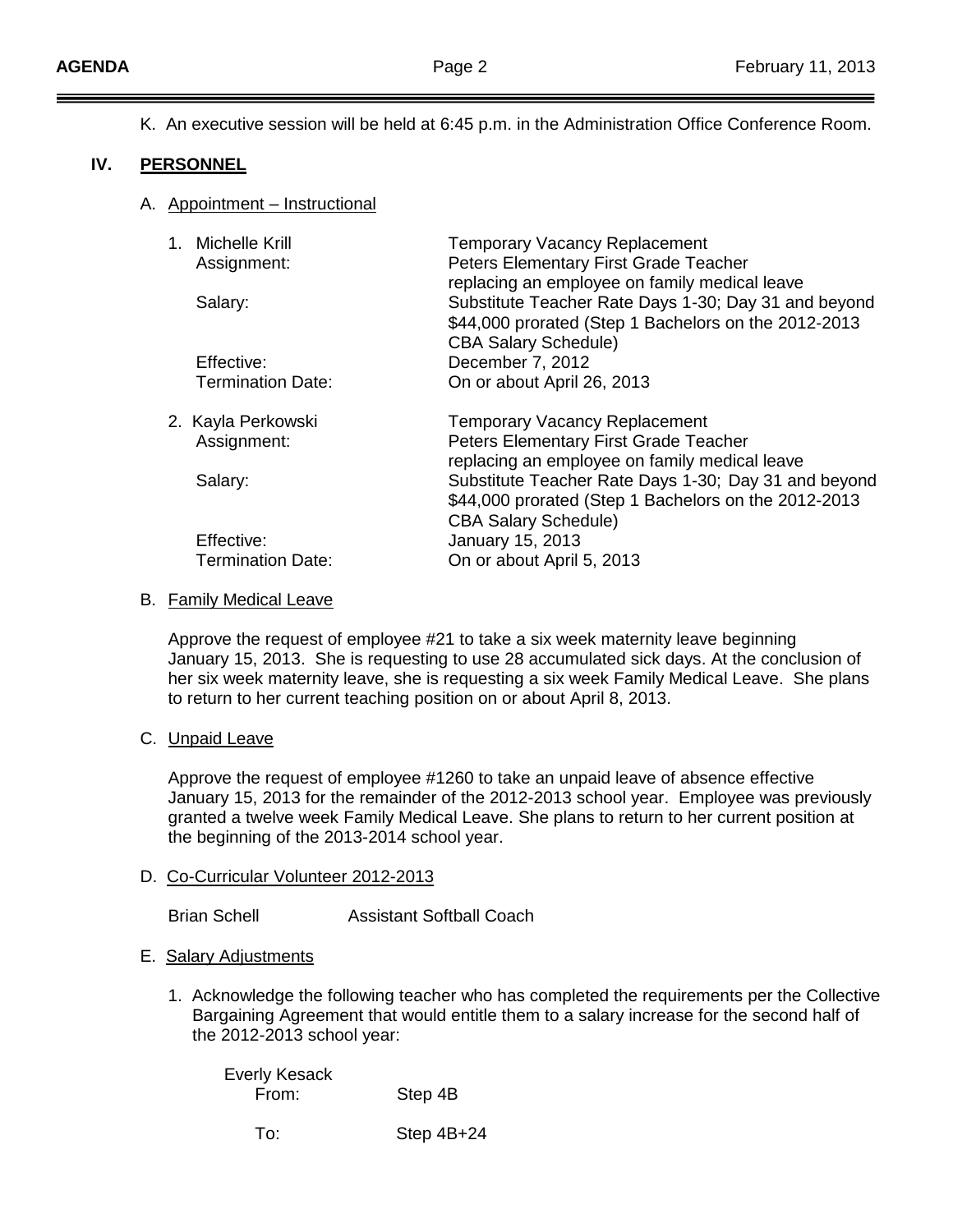### F. Unpaid Volunteers

Approve the following unpaid volunteer aide in the Peters and/or Slatington Elementary Schools for the 2012-2013 school year: Erica Szwast\* **\*Pending Verification of Missing Documents**

### G. Musical Choreographer for Spring Musical

Approve Jackie Ngo\* as Musical Choreographer for the Spring Musical for the NLHS Student Theatre Group. Stipend for this position will be \$1,000.00 to be paid out of the HS Student Activities Fund. The Musical Choreographer will be responsible for overseeing all persons involved with musical numbers/responsibilities (pit band, choral arrangements, choral preparation), stage blocking, dance numbers, scheduling etc. as determined by the HS Principal and Production Director.

**\*Pending Verification of Missing Documents**

### H. Substitute Detention Supervisor

Approve to appoint the following as Substitute Secondary Detention Monitor for the senior high school for the 2012-2013 school year. Work will be on an as needed basis and compensation will be at a salary of \$20.00 per hour worked. Ellen Yenser

### I. Substitute

### Instructional

Approve the following substitute teachers for the 2012-2013 school year at the 2012-2013 substitute teacher rates as approved on the Supplementary Personnel Salary Schedule:

| Coleen Satkowski* | Social Studies/Reading Specialist/ESL |
|-------------------|---------------------------------------|
| Michael Fay*      | <b>Social Studies</b>                 |
| Jonathon Harris*  | <b>Special Education</b>              |

# **V. POLICY**

### A. Board Policy – First Reading

- 1. Approve school board policy # 217 Pupils Graduation Requirements, as presented after first reading. **(Attachment #4)**
- 2. Approve school board policy # 218.2 Pupils Terroristic Threats/Acts, as presented after first reading. **(Attachment #5)**

# **VI. CURRICULUM AND INSTRUCTION**

# **VII. OLD BUSINESS**

# **VIII. NEW BUSINESS**

# **IX. FINANCIAL**

- A. Approve the Following Financial Reports:
	- 1. General Fund months of December and January
	- 2. NLHS Student Activities and Scholarship Account month January